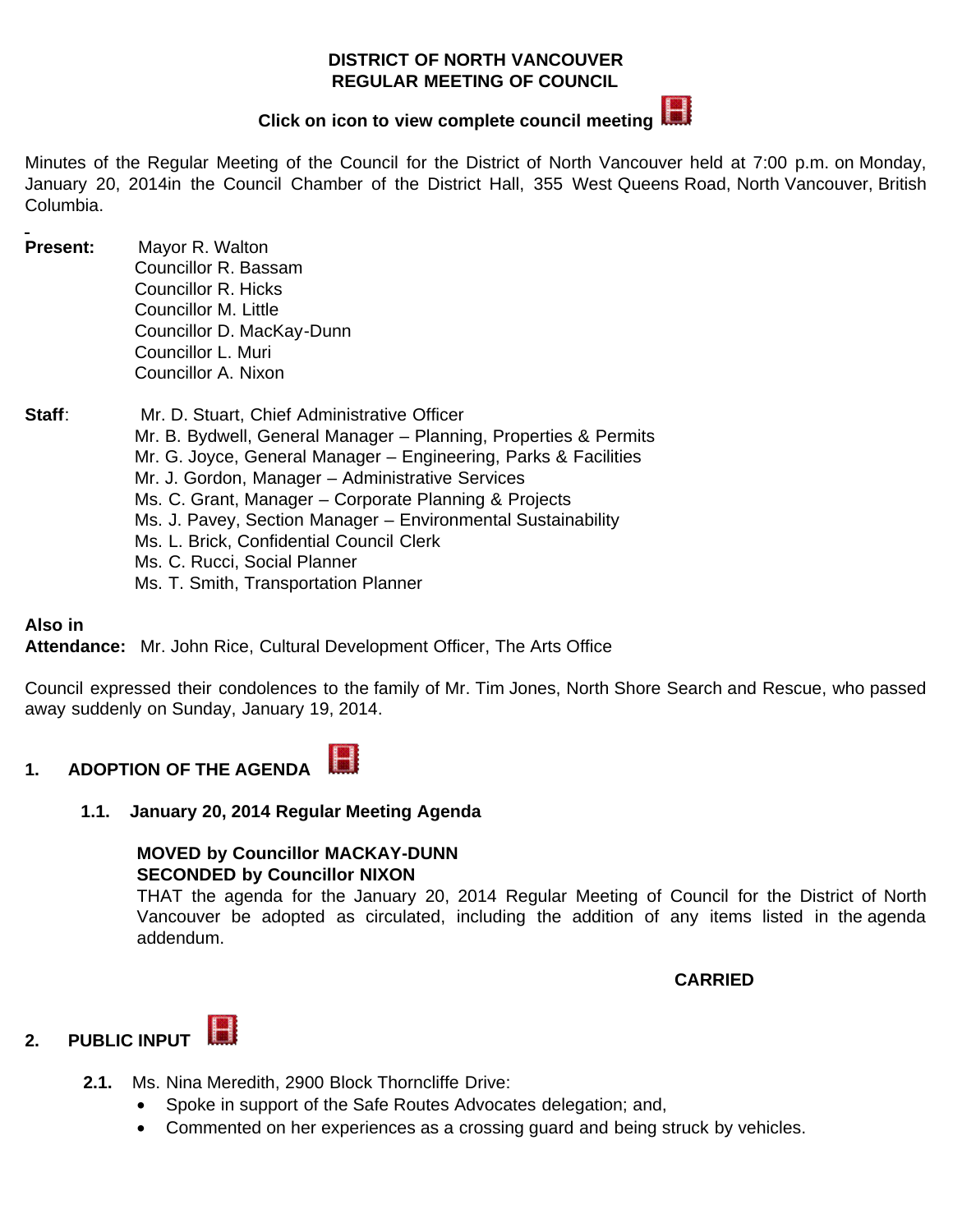- **2.2.** Ms. Suzy Lunn and Mr. Matthew Lunn, 2600 Block Ailsa Crescent:
	- · Expressed condolences to the family of Tim Jones;
	- · Commented on the lack of a safe route to Boundary School; and,
	- Expressed concern regarding children crossing  $29<sup>th</sup>$  Street at William Avenue.
- **2.3.** Ms. Erin MacMair, 3400 Block Emerald Crescent:
	- · Spoke regarding safe routes to schools; and,
	- · Expressed concern for pedestrian and bicyclist safety on District roads.
- **2.4.** Mr. Ellis Herbert, 5400 Block Blueberry Lane:
	- · Spoke in support of the Safe Routes Advocates delegation;
	- · Commented on pedestrian safety on Nancy Greene Way; and,
	- · Requested increased safety and accessibility on District roads.
- 2.5. Mr. John Sharpe, 1100 Block East 29<sup>th</sup> Street:
	- · Spoke in support of the District applying for intervenor status in the Kinder Morgan application to the National Energy Board;
	- · Spoke regarding an independent environmental trail assessment on the North Shore mountains; and,
	- · Queried if staff would be considering further study of the trail conditions in the North Shore mountains.

Mr. David Stuart, Chief Administrative Officer, advised that an independent review is warranted and staff will be reporting back to Council in the future.

- **2.6.** Mr. JJ Asfar and Mrs. Sandy Asfar, 4700 Block Eastridge Road:
	- · Spoke regarding slope stability on their property;
	- · Alleged that their neighbours have deposited unstable rocks on their property; and,
	- · Expressed concern for their personal safety on their property.

Mr. David Stuart advised that a geotechnical evaluation was conducted on the slope in question and a report was provided to Mr. Asfar. Mr. Stuart advised that if conditions have changed Mr. Asfar may contact staff to review the slope stability again.

- **2.7.** Mr. John Beresford, 1300 Block East Keith Road:
	- · Spoke in support of the District applying for intervenor status in the Kinder Morgan application; and,
	- · Urged Council to consider economic opportunity and the environment in their submission.
- **2.8** Mr. John Hunter, 300 Block Roche Point Drive:
	- · Commented on the Kinder Morgan recommendation; and,
	- · Encouraged the District to take an active interest in the hearings and that Council be aware of the potential costs associated with being involved in the hearings.
- **2.8.** Ms. Chloe Heartley, 1100 Block Kinloch Lane:
	- · Spoke in support of the District applying for intervenor status regarding Kinder Morgan; and,
	- · Commented that the hearings will provide a chance to hear if Kinder Morgan will be adequately taking the residents' concerns into consideration.
- **2.9.** Ms. Janice Edmonds, 700 Block Baycrest Drive: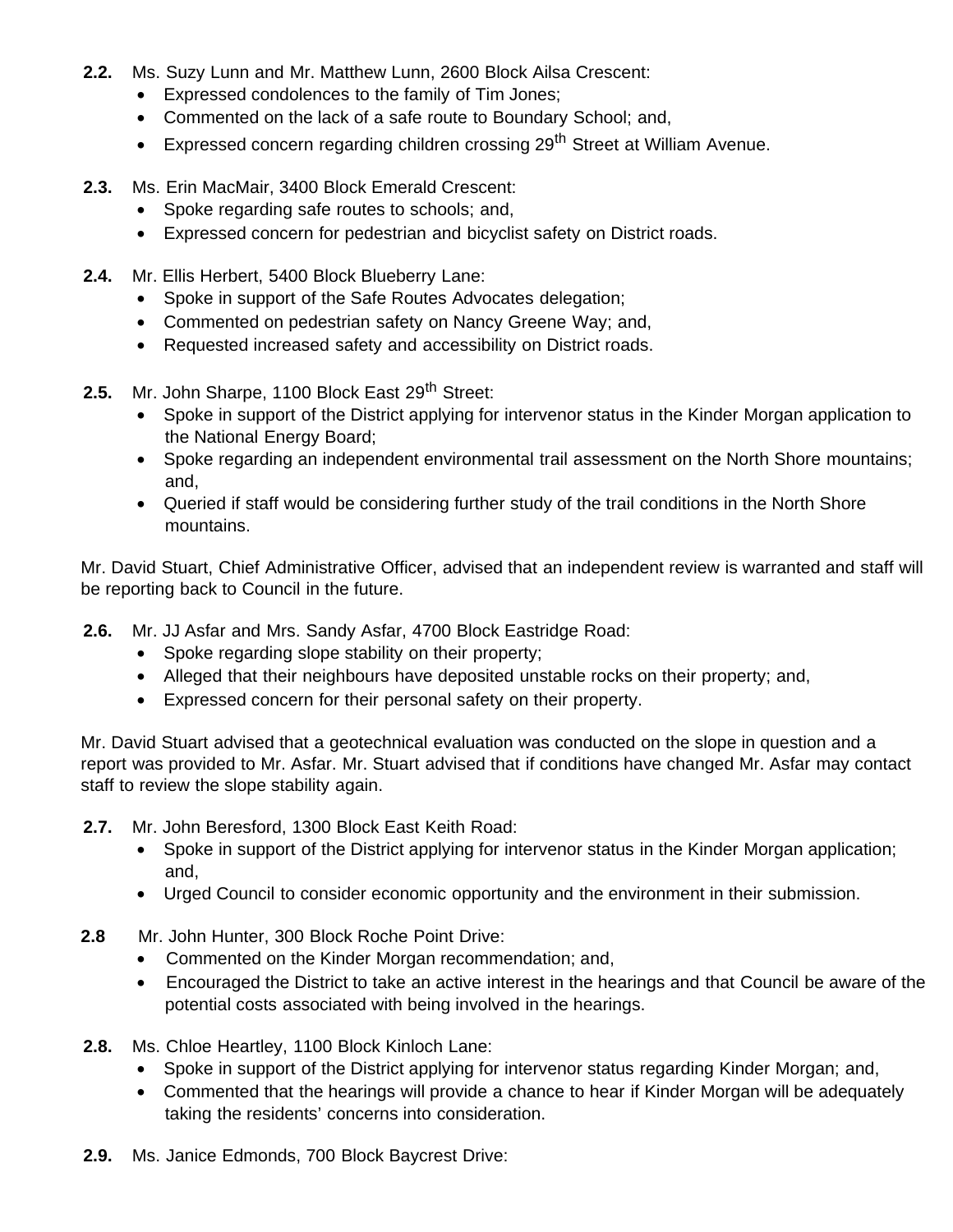- · Spoke in support of the District applying for intervenor status in the Kinder Morgan application to the National Energy Board; and,
- · Opined that legal requirements for the hearings are not being met by the National Energy Board.
- **2.10.** Mr. Hazen Colbert, 1100 Block East 27th Street:
	- · Presented a proposed a traffic demand management system for Lions Gate and Iron Workers Memorial Bridges.

#### **3. PROCLAMATIONS**

Nil

#### **4. RECOGNITIONS**

Nil

#### **5. DELEGATIONS**

#### **5.1. Mel Montgomery, Safe Routes Advocates**

Re: Safe/healthy routes to school report submission

Mr. Mark Small and Ms. Erin MacMair, Safe Routes Advocates, spoke on behalf of Montroyal, Highlands, Canyon Heights, Cleveland, Handsworth, and Boundary schools requesting improved safety measures for students traveling to and from school on foot and by bike.

Mr. Small requested that staff review the recommendations in the Safe Routes Advocates report, implement the District Bicycle Master Plan, and proposed that a safe route pilot project to Highlands Elementary School be implemented.

## **MOVED by Councillor NIXON SECONDED by Councillor BASSAM**

THAT the Safe Routes Advocates delegation be received for information.

#### **CARRIED**

Staff advised that the District has partnered with the School Board in the past for six other District schools.

## **5.2. Dave Watt, Committee to Save Handy Dart**



Mr. Dave Watt reviewed the cut backs to service that Handy Dart has implemented on the North Shore since 2009. Mr. Watt expressed concern that there is an increase in denials of rides and that the need for the service is increasing.

Mr. Eric Dority submitted his report "Metro Vancouver's Aging Population and the Need for Handy Dart Service" which highlights the reduction in service and decrease in hours between 2009 and 2013.

Ms. Angus McQuinny, North Shore Handy Dart Alliance, requested Council pass a motion in support of improving the Handy Dart service.



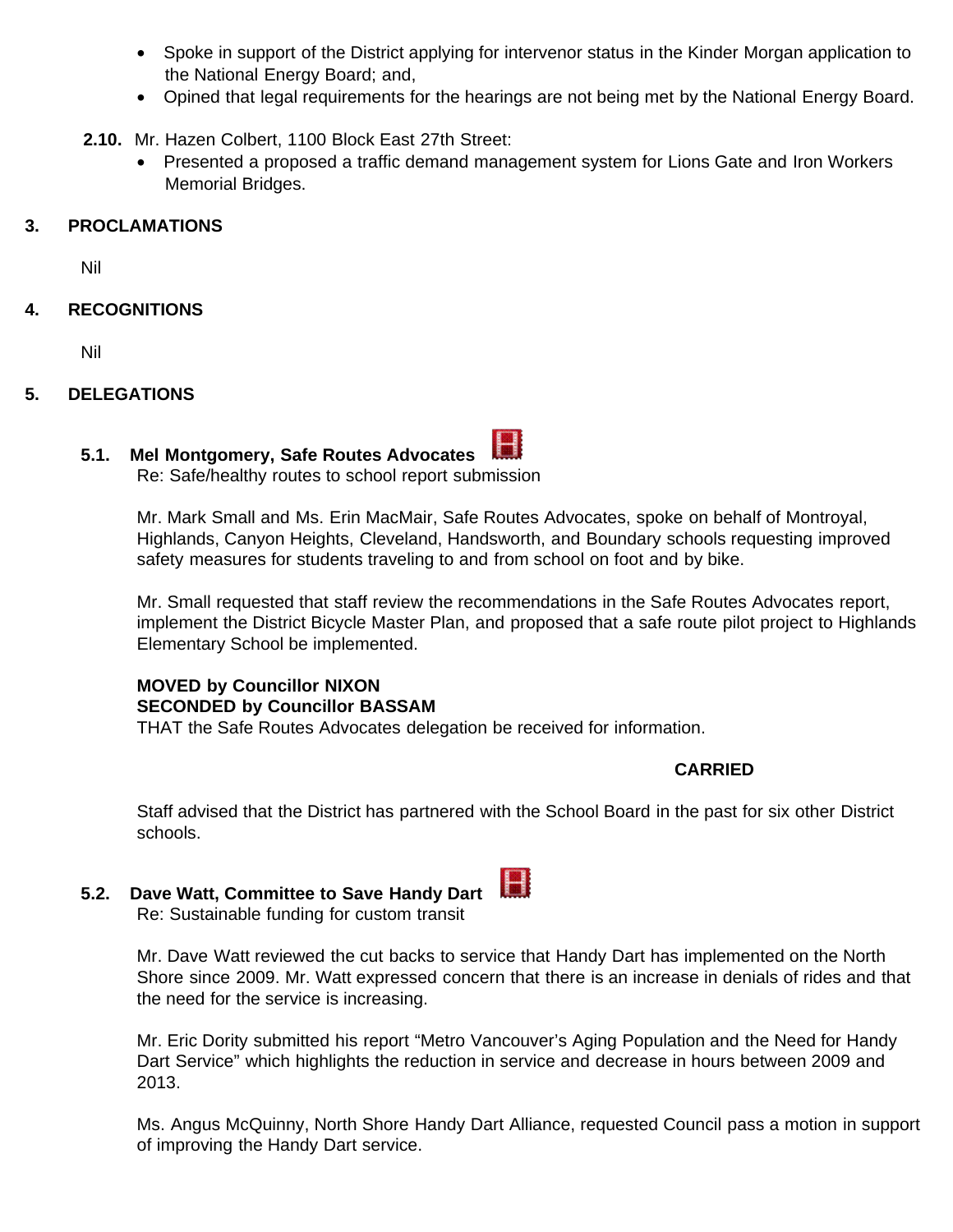**MOVED by Councillor LITTLE SECONDED by Councillor MURI** THAT the Save Handy Dart delegation be received for information.

 **CARRIED**

### **6. ADOPTION OF MINUTES**

**6.1. January 6, 2014 Regular Council Meeting** 

**MOVED by Councillor BASSAM SECONDED by Councillor MACKAY-DUNN** THAT the minutes of the January 6, 2014 Regular Council meeting be adopted.

 **CARRIED**

**6.2. January 13, 2014 Special Council Meeting** 

**MOVED by Councillor BASSAM SECONDED by Councillor MACKAY-DUNN** THAT the minutes of the January 13, 2014 Special Council meeting be adopted.

 **CARRIED**

#### **7. RELEASE OF CLOSED MEETING DECISIONS**

Nil

#### **8. COMMITTEE OF THE WHOLE REPORT**

Nil

- **9. REPORTS FROM COUNCIL OR STAFF**
	- **9.1. Reconsideration of Remedial Action Requirement 1576 Merlynn Crescent** File No. 01.0115.30/002.000

This item was withdrawn from the agenda.

 $\blacksquare$ **9.2. Kinder Morgan Westridge Terminal Expansion**  File No.

Public Input:

Mr. Gil Rosenfeld, 2600 Block Panorama Drive

- · Commented on the proposed Kinder Morgan Terminal expansion and its impact of on the North Shore environment; and,
- · Encouraged the District to apply for intervenor status in the National Energy Board process.

Mr. David Stuart, Chief Administrative Officer, provided an overview of the process the District has engaged in regarding the Kinder Morgan Westridge Terminal expansion application. Mr. Stuart



H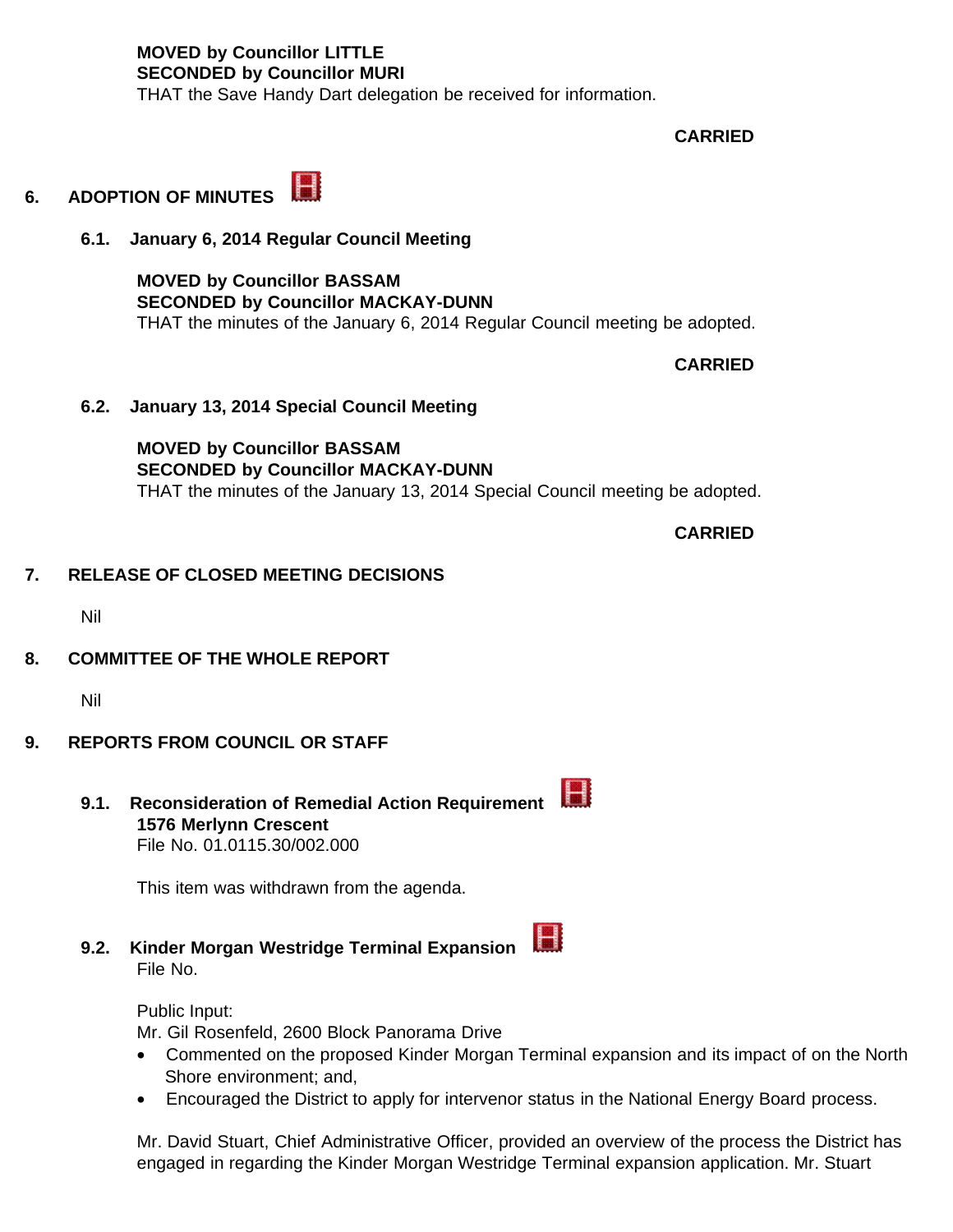advised that the District will focus at the local level on the impact of the application. Staff clarified that they will work with other groups to ensure that duplication of efforts is minimized.

#### **MOVED by Councillor BASSAM SECONDED by Councillor MACKAY-DUNN**

THAT the District write to Kinder Morgan Canada and the National Energy Board indicating that the District cannot support the expansion of the terminal and the increase in the oil tanker traffic unless concerns regarding impact to the marine and foreshore environment are addressed through improvements to oil spill management and capacity;

THAT staff be directed to explore options with respect to District participation in the National Energy Board public hearing process on the proposed project including Intervenor status and report back to Council prior to the application deadline date; and,

THAT staff prepare a detailed list of improvements to oil spill management and capacity that would reduce the impact of a spill on the marine and foreshore environment.

 **CARRIED**

Council recessed at 9:10 pm and reconvened at 9:15 pm.

Councillor MacKay-Dunn returned to the meeting at 9:17 pm.

Councillor Nixon returned to the meeting at 9:19 pm.

#### **9.3. Follow-up Report re. North Shore Food Charter**  File No. 10.6440.01/000.000

Ms. Margaret Broughton, Vancouver Coastal Health, spoke in support of the North Shore Food Charter and the importance of developing a food policy.

Mr. Scott Rowe, New Hope Cuisine Program, Salvation Army, outlined the connection between health and nutrition and encouraged Council to support the North Shore Food Charter.

#### **MOVED by Councillor HICKS SECONDED by Councillor NIXON**

THAT the North Shore Food Charter as included in the January 14, 2014 report of the Social Planner be endorsed in principle;

AND THAT this endorsement be conveyed to members of the North Shore Congress for their information.

#### **CARRIED**

Opposed: Councillor LITTLE



## **9.4. Arts Office Grants: Deferred Recommendations - 2014, Round One**  File No. 10.4794.90/006.000

#### Public Input:

Mr. Paul Tutsch, Chair, Kay Meek Centre Board and Ms. Elaine McHarg, Director, Marketing, Community Relations and Development:

· Commented on the importance of the support received from the District of North Vancouver and

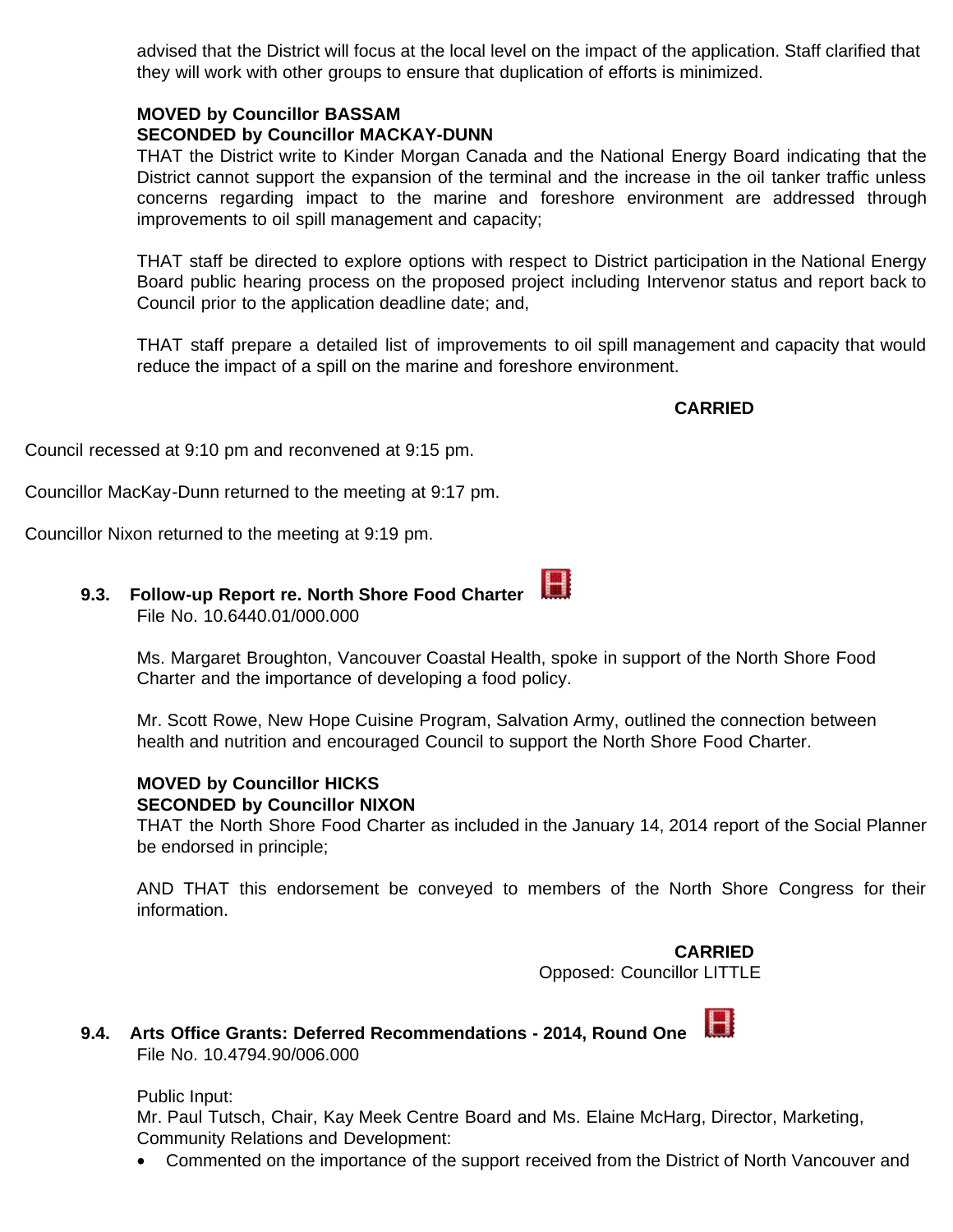City of North Vancouver;

- · Provided an overview of the patron base for the Kay Meek Centre; and,
- · Outlined the application of the grant in relation to the "On a First Name Basis" production.

Mr. Lyle Craver, 4700 Block Hoskins Road:

- · Commented on Advisory Committees and core funding;
- · Encouraged a policy be implemented for phase out procedures for grants; and,
- Encouraged that a regular review of core funding be conducted.

#### **MOVED by Councillor BASSAM SECONDED by Councillor NIXON**

THAT the project grant recommendation for the Vancouver International Mountain Film Festival deferred from the January 6<sup>th</sup> Council meeting be considered and approved under the current grants policy framework;

THAT the project grant recommendation for the Kay Meek Centre program be denied;

THAT the Blueridge Community Association be awarded the full amount of their requested grant;

AND THAT the District's 50% contribution to these grants be released in payment to the City of North Vancouver.

**DEFEATED**

Opposed: Mayor WALTON, Councillors HICKS, LITTLE, MACKAY-DUNN, and MURI

#### **MOVED by Councillor MURI SECONDED by Councillor LITTLE**

THAT the project grant recommendations for the Vancouver International Mountain Film Festival and for the Kay Meek Centre program deferred from the January 6th Council meeting be considered and approved under the current grants policy framework;

AND THAT the District's 50% contribution to these grants be released in payment to the City of North Vancouver.

 **CARRIED** Opposed: Councillor BASSAM, NIXON



**10.1. Mayor**

Nil

#### **10.2. Chief Administrative Officer**

Nil

#### **10.3. Councillors**

Councillor MacKay-Dunn requested that discussions for recognizing Tim Jones be suspended until after his funeral services.